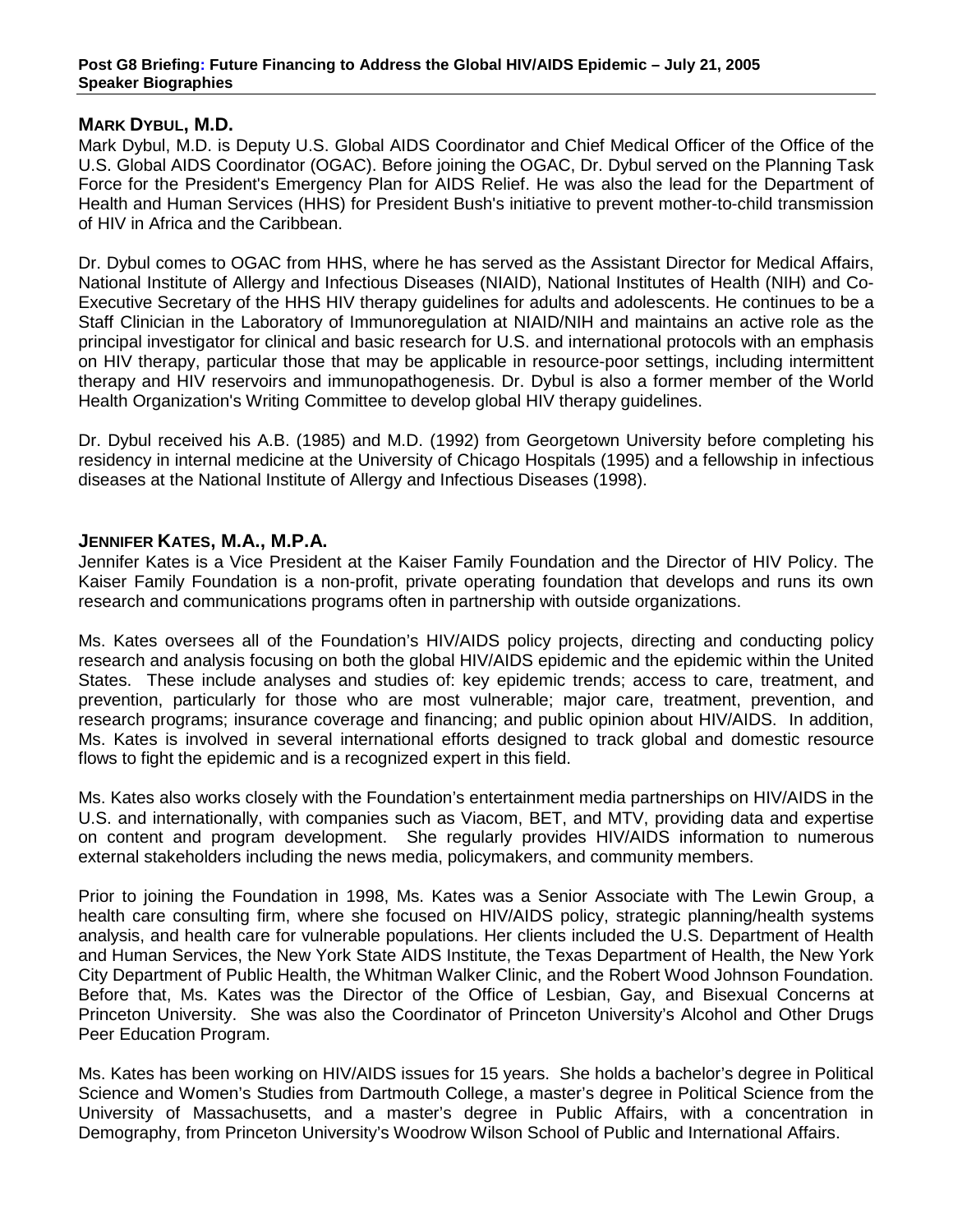## **PRINCETON N. LYMAN, PH.D.**

Ambassador Princeton N. Lyman is the Ralph Bunche Senior Fellow and Director of Africa Policy Studies at the Council on Foreign Relations. He is also Adjunct Professor at Georgetown University.

Ambassador Lyman's career in government included assignments as Deputy Assistant Secretary of State for Africa 1981-1986, Ambassador to Nigeria 1986-1989, Director of Refugee Programs 1989- 1992, Ambassador to South Africa 1992-1995, and Assistant Secretary of State for International Organization Affairs 1996-1998. Earlier in the U.S. Agency for International Development he was Director of USAID in Addis Ababa, Ethiopia 1976-1978.

From 1999-2003, he was Executive Director of the Global Interdependence Initiative at the Aspen Institute, and he remains chairman of the project's Advisory Board. Ambassador Lyman is a member of several other Boards, including the American Academy of Diplomacy, the Fund for Peace, Plan/USA, the Amy Biehl Foundation, the US-South Africa Business Council, and the Board on African Science Academy Development for the National Academies of Sciences. He is a member of the HIV/AIDS Task Force co-chaired by Senators Bill Frist and Russell Feingold. He also co-chairs the Southern Africa Working Group for the Corporate Council on Africa.

Ambassador Lyman has a Ph.D. in Political Science from Harvard University. He has published books and articles on foreign policy, African affairs, economic development, HIV/AIDS, UN reform and peacekeeping. He has published op-eds in the Washington Post, Wall Street Journal, Baltimore Sun, Miami Herald, Los Angeles Times and the International Herald Tribune. His book *Partner to History: The U.S. Role in South Africa's Transition to Democracy*, was published in 2002.

#### **ALLEN MOORE, MBA**

Allen Moore is Senior Fellow at the Global Health Council and Senior Associate at the Center for Strategic and International Studies, where he co-chairs the PEPFAR Committee of the HIV/AIDS Task Force. From 2001 until early this year, he was Deputy Chief of Staff and Policy Director for Senate Majority Leader Bill Frist, M.D., of Tennessee. He was actively involved in the Senator's extensive global health activities.

Previously, Mr. Moore has served in senior positions in both the public and private sectors. From 1977- 88, he worked in the Senate for former Senator John Danforth of Missouri—first as his legislative director, and later as the Chief of Staff of the Senate Committee on Commerce, Science, and Transportation. He also worked in the Executive Branch: from 1988-89, Mr. Moore was Under Secretary of Commerce for International Trade Administration under President Reagan; he was Associate Director of the White House Domestic Policy Staff under President Ford; he was a staff economist at the Department of Health, Education, and Welfare; and he served as a Peace Corps Volunteer in the Bolivian Andes.

In the private sector, Mr. Moore was a partner in Chambers Associates, a public policy consulting firm, from 1992-2001; president of the trade association of the waste industry from 1989-92, and a partner in a consulting firm advising state and local governments on health and welfare issues in the mid-1970s.

Mr. Moore has written numerous articles and op-eds on public policy issues, including an article on President Bush's global AIDS initiative in a special "AIDS issue" of WorldView, the magazine of the National Peace Corps Association. He has testified before several committees of Congress, and has made multiple appearances on television, radio, college campuses, and at conferences. Mr. Moore has served for 25 years on the Board of the International Rescue Committee. He has an MBA from Stanford University and a B.A. in Economics from Pomona College.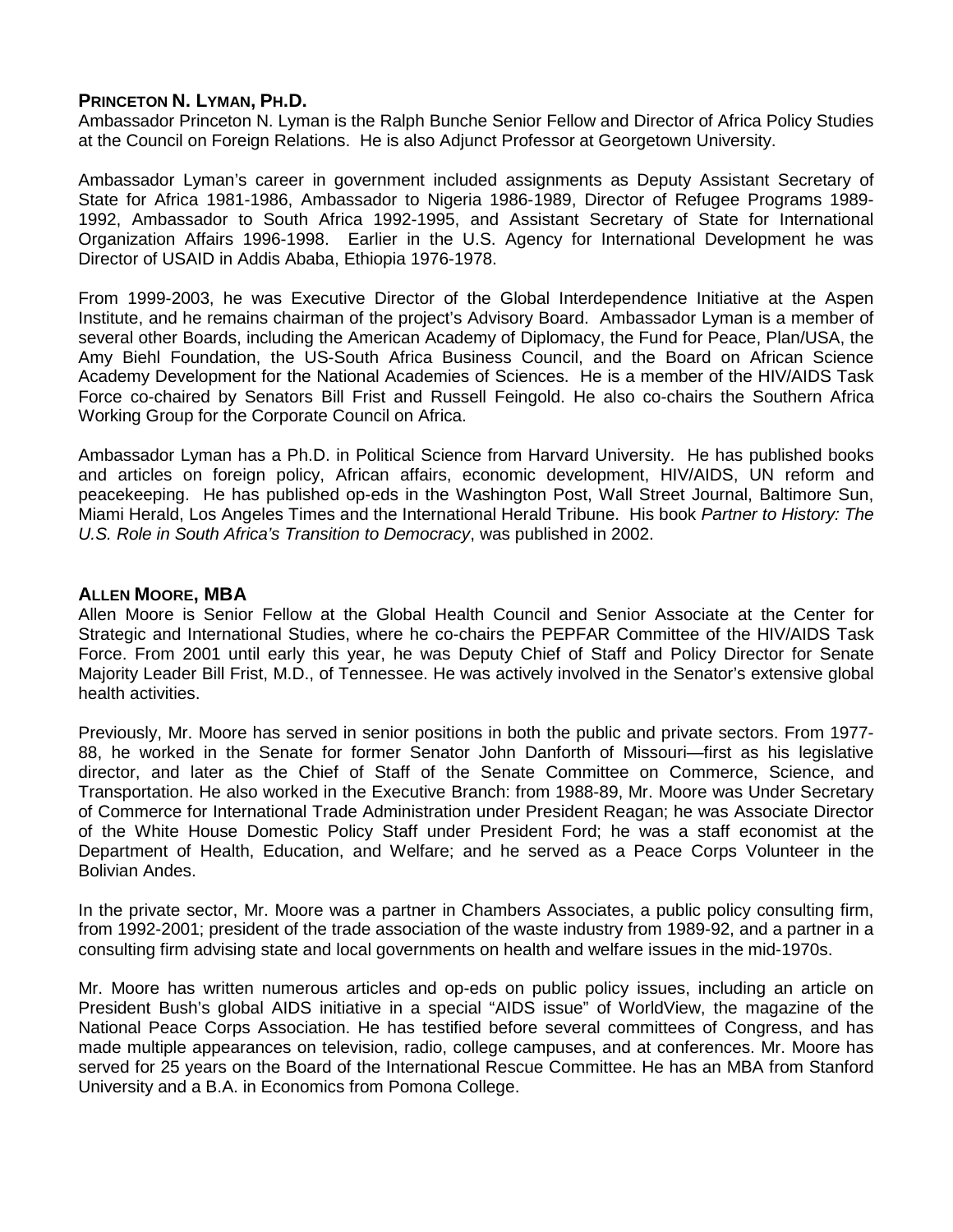## **J. STEPHEN MORRISON, PH.D.**

J. Stephen Morrison is Executive Director of the Center for Strategic and International Studies (CSIS) HIV/AIDS Task Force and Director of the CSIS Africa Program. Dr. Morrison joined CSIS in January 2000 where he has overseen the revitalization of the CSIS Africa Program and, beginning in late 2001, launched the CSIS Task Force on HIV/AIDS. The Task Force is a multi-year project, co-chaired by Senators Bill Frist (R-TN) and John Kerry (D-MA) and funded by the Gates Foundation and the Catherine Marron Foundation, that aims to strengthen U.S. leadership in battling global HIV/AIDS, identify emergent critical issues and appropriate U.S. foreign policy responses, and forge alliances with expert authorities in countries threatened by HIV/AIDS. Through several expert panels it has carried forward extensive, rapid analytical work on the Global Fund to Fight AIDS, TB and Malaria; UNAIDS; the implications of providing antiretroviral treatment on a mass scale; the destabilizing consequences of the pandemic; the acute vulnerability of girls; opinion trends; and the elements of a five-year vision for U.S. policy.

Under Dr. Morrison's direction, the Task Force has become the premier Washington forum for sustained exchange on HIV/AIDS issues that brings together representatives of the Bush administration, corporations, congress, public health experts, and advocacy communities. In 2004, the Task Force fielded high-level expert missions to India, China, and Ethiopia. Missions are planned for early 2005 to Russia and Nigeria.

In his role as Director of the CSIS Africa Program, Dr. Morrison served in 2003-2004 as Executive Secretary of the Africa Policy Advisory Board, authorized by Congress and appointed by Secretary of State Colin Powell. That resulted in the publication in July 2004 of *Rising U.S. Stakes in Africa: Seven Proposals to Strengthen U.S.-Africa Policy.* Also in 2003-2004, he co-chaired the CSIS Task Force on Rising U.S. Energy Stakes in Africa, which published in March 2004 *Promoting Transparency in the African Oil Sector*. Earlier in 2000-2001, he spearheaded the review that resulted in the publication of *Africa Policy in the Clinton Years: Critical Choices for the Bush Administration*. He co-chaired the reassessment of the U.S. approach to Sudan in 2000 that laid the basis for the Bush Administration push for a negotiated peace settlement, and in the summer of 2002 organized an energy expert mission to the Sudan peace negotiations in Kenya. He has written and spoken widely, and testified before Congress frequently, on a range of issues pertaining to U.S. foreign policy and Africa, including changing U.S. security calculations post 9/11; rising U.S. stakes in Africa; and the transitional challenges unfolding in Kenya, Nigeria, and Zimbabwe.

From 1996 through early 2000, Dr. Morrison served on the Secretary of State's Policy Planning staff, where he was responsible for African affairs and global foreign assistance issues. In that position he led the State Department's initiative on illicit diamonds and chaired an interagency review of the U.S. government's crisis humanitarian programs. From 1993 to 1995, he conceptualized and launched USAID's Office of Transition Initiatives, where he served as its first deputy director and created postconflict programs in Angola and Bosnia. From 1992 until mid-1993, he was the democracy and governance adviser to the U.S. embassies and USAID missions in Ethiopia and Eritrea. In the period 1987-1991, he was senior staff member of the House Foreign Affairs Subcommittee on Africa.

Dr. Morrison holds a Ph.D. in political science from the University of Wisconsin, has been an adjunct professor at the Johns Hopkins School of Advanced International Studies since 1994, and is a graduate *magna cum laude* of Yale College.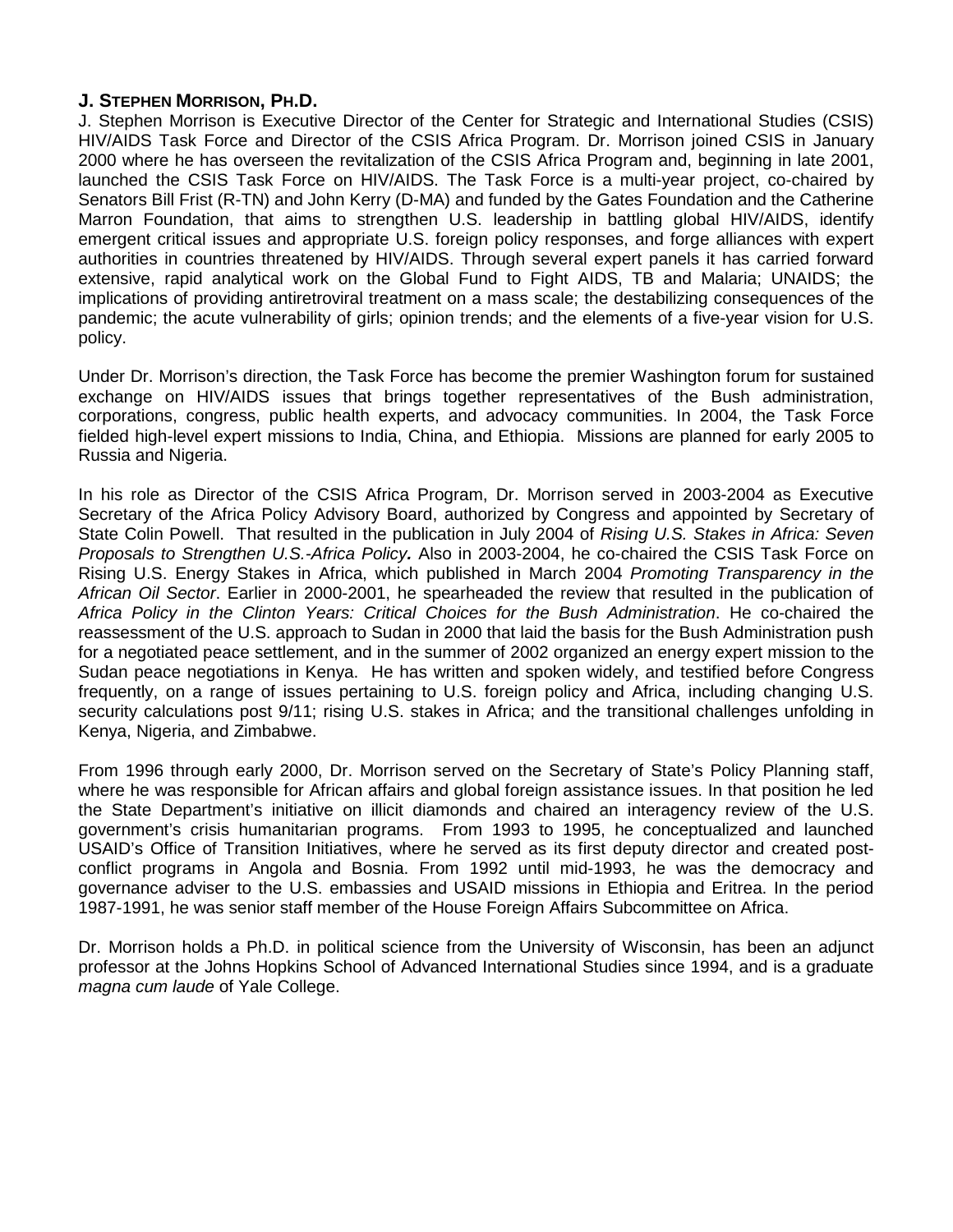## **STEVEN RADELET, PH.D.**

Steven Radelet is a Senior Fellow at the Center for Global Development, where he works on issues related to foreign aid, developing country debt, economic growth, and trade between rich and poor countries. He was Deputy Assistant Secretary of the U.S. Treasury for Africa, the Middle East, and Asia from January 2000 through June 2002. From 1990-2000 he was on the faculty of Harvard University, where he was a Fellow at the Harvard Institute for International Development (HIID), Director of the Institute's Macroeconomics Program, and a Lecturer on Economics and Public Policy.

From 1991-95, he lived in Jakarta, Indonesia, where he was HIID's resident advisor on macroeconomic policy to the Indonesian Ministry of Finance. He served in a similar capacity with the Ministry of Finance and Trade in The Gambia from 1986-88. He was also a Peace Corps Volunteer in Western Samoa from 1981-83. His research and publications have focused on foreign aid, economic growth, financial crises, and trade policy in developing countries, especially in sub-Saharan Africa and East Asia. He has written numerous articles in economics journals and other publications, and is co-author of *Economics of Development*, a leading undergraduate textbook, and author of *Challenging Foreign Aid: A Policymaker's Guide to the Millennium Challenge Account*, along with many academic articles and papers.

## **EDWARD W. SCOTT, JR.**

Ed Scott is an experienced and successful business executive, a former Assistant Secretary in the U.S. Government and an active supporter of many philanthropic initiatives.

In early 1995, Mr. Scott founded BEA Systems, Inc. with the other two principals of the company, Bill Coleman and Alfred Chuang. Mr. Scott served both as President of BEA and as Executive Vice President for World Wide Field Operations, supervising BEA's sales, marketing, and services operations and is now serving as a Counselor to BEA senior management.

Since withdrawing from direct management at BEA, Mr. Scott has become involved in a variety of philanthropic initiatives, including the founding and support of several orphanages and child development centers in Central America. Recently, Mr. Scott has become increasingly concerned about the causes and cures of global poverty, and last year founded Friends of the Global Fight Against AIDS, Tuberculosis and Malaria, a Washington based advocacy organization working to increase U.S. leadership in the fight against the three diseases.

In 2001, he founded the Center for Global Development (CGD) also in Washington, D.C. The Center is the only organization of its kind fully dedicated to the development and advocacy of informed analysis concerning the policies of the world's richest countries toward the world's poor countries. Mr. Scott also is a co-founder, along with Bill Gates, Jr. and George Soros, of DATA, an advocacy organization dedicated to building public and political awareness about development problems in Africa, most notably the HIV/AIDS pandemic. The lead singer of the rock band U2, Bono, who is well known for his public advocacy, is a principal spokesperson of DATA.

Mr. Scott earned a bachelor's degree and a master's degree in political science from Michigan State University. He also has a bachelor's degree in philosophy, politics, and economics from University of Oxford (UK).